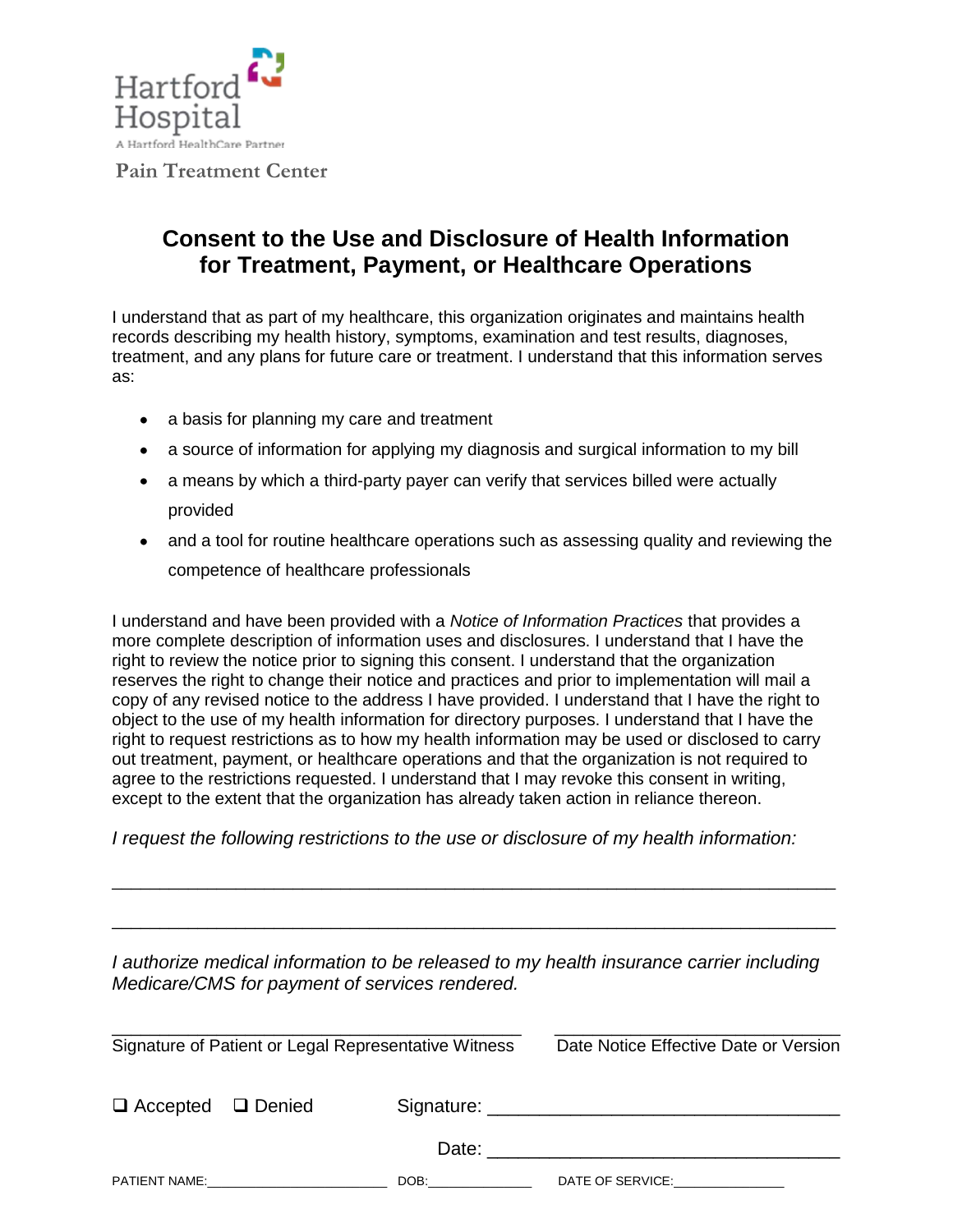

**PATIENT NAME:\_\_\_\_\_\_\_\_\_\_\_\_\_\_\_\_\_\_\_\_\_\_\_\_\_\_\_\_\_\_\_**

DOB:\_\_\_\_\_\_\_\_\_\_\_\_\_\_\_\_\_\_\_\_\_\_\_\_\_\_\_\_\_\_\_

## **Pain Treatment Center**

# **NEW PATIENT QUESTIONNAIRE**

|                                                      |                                                            |                                                                                                                                                                                                                                  | ADDRESS |  |  |
|------------------------------------------------------|------------------------------------------------------------|----------------------------------------------------------------------------------------------------------------------------------------------------------------------------------------------------------------------------------|---------|--|--|
|                                                      |                                                            |                                                                                                                                                                                                                                  |         |  |  |
|                                                      | <b>SECTION 1: HISTORY OF PRESENT ILLNESS</b>               |                                                                                                                                                                                                                                  |         |  |  |
|                                                      |                                                            | ARE YOU INVOLVED IN ANY COURT CASES OR LAWSUITS? □ YES □ NO                                                                                                                                                                      |         |  |  |
|                                                      |                                                            | IF YOURS IS A WORKERS' COMPENSATION CLAIM, IS YOUR CASE IN DISPUTE? □ YES □ NO                                                                                                                                                   |         |  |  |
|                                                      |                                                            | AS BEST AS YOU UNDERSTAND, WHY DID YOUR REFERRING PHYSICIAN SEND YOU TO OUR CLINIC?                                                                                                                                              |         |  |  |
|                                                      |                                                            | PLEASE CHOOSE ONE OF THE FOLLOWING: Q Right Handed Q Left Handed Q Ambidextrous<br>WORK STATUS: QFull Time QPart Time ( __ hrs/wk) QNot currently employed QRetired QWorker's Comp QDisability                                   |         |  |  |
|                                                      |                                                            | OCCUPATION: WE ARREST A STATE OF THE STATE OF THE STATE OF THE STATE OF THE STATE OF THE STATE OF THE STATE OF THE STATE OF THE STATE OF THE STATE OF THE STATE OF THE STATE OF THE STATE OF THE STATE OF THE STATE OF THE STA   |         |  |  |
|                                                      |                                                            | WHO ACCOMPANIED YOU TO TODAY'S APPOINTMENT? Q Alone Q Spouse Q Child Q Parent Q Other:<br>□                                                                                                                                      |         |  |  |
| $\Box$ Head                                          | $\Box$ Neck<br>□ Lower Back □ Abdomen                      | WHERE IS YOUR PAIN PRIMARILY LOCATED? (Please Ø below & shade on diagram.)<br>□ Upper-Mid Back<br>□ Right Arm □ Left Arm □ Mid-Back Pain<br>$\Box$ Pain in the Tailbone                                                          |         |  |  |
| $\square$ Burning<br>$\Box$ Cramping<br>$\Box$ Sharp | $\Box$ Shooting<br>$\Box$ Aching<br><b>Example 12</b> Dull | HOW WOULD YOU DESCRIBE YOUR PAIN? (Please Ø below all that apply.)<br>$\Box$ Throbbing<br>$\Box$ Constant<br>$\Box$ Intermittent                                                                                                 |         |  |  |
|                                                      |                                                            | PAIN INCREASES WITH: Q Walking Q Sitting Q Standing Q Activity Q Othe                                                                                                                                                            |         |  |  |
|                                                      |                                                            | PAIN DECREASES WITH: Q Rest Q Lying Down Q Heat Q Cold Q Other: _____________                                                                                                                                                    |         |  |  |
|                                                      |                                                            | DO YOU USE ANY ASSISTIVE DEVICES? Q None Q Wheelchair Q Cane Q Walker Q Crutches Q Prosthesis Q Other                                                                                                                            |         |  |  |
|                                                      |                                                            | HOW WELL DO YOU SLEEP?<br>a Disruptive and Disruptive and Pain Related and Restful and Disruptive and Disruptive and Pain Related and P<br>a Pain Related and Related and Disruptive and Disruptive and Disruptive and Disruptiv |         |  |  |
|                                                      |                                                            | <b>SECTION 2: ACTIVE MEDICAL PROBLEMS</b> (Please ⊠ below any medical problem for which you are currently being treated.)                                                                                                        |         |  |  |

| □ High Blood Pressure              | $\Box$ Heart Attack  | □ Hearing Problems          |
|------------------------------------|----------------------|-----------------------------|
| □ Diabetes or High Blood Sugar     | $\Box$ Cancer        | □ Vision Problems           |
| □ Angina or Chest Pain at Rest     | □ Chronic Cough      | □ High Cholesterol          |
| Angina or Chest Pain with Activity | $\Box$ Arthritis     | □ Fainting Spells/Blackouts |
| □ Ulcers/Gastrointestinal Problems | $\Box$ On Dialysis   | □ Autoimmune Disease        |
| $\Box$ Bleeding problems           | □ TIA or Stroke      | $\Box$ Seizure or Epilepsy  |
| □ Bowel Incontinence               | $\Box$ Liver Disease | $\Box$ Asthma / Wheezing    |
| $\Box$ Bladder Incontinence        | □ Kidney Disease     | $\Box$ Other                |
|                                    |                      |                             |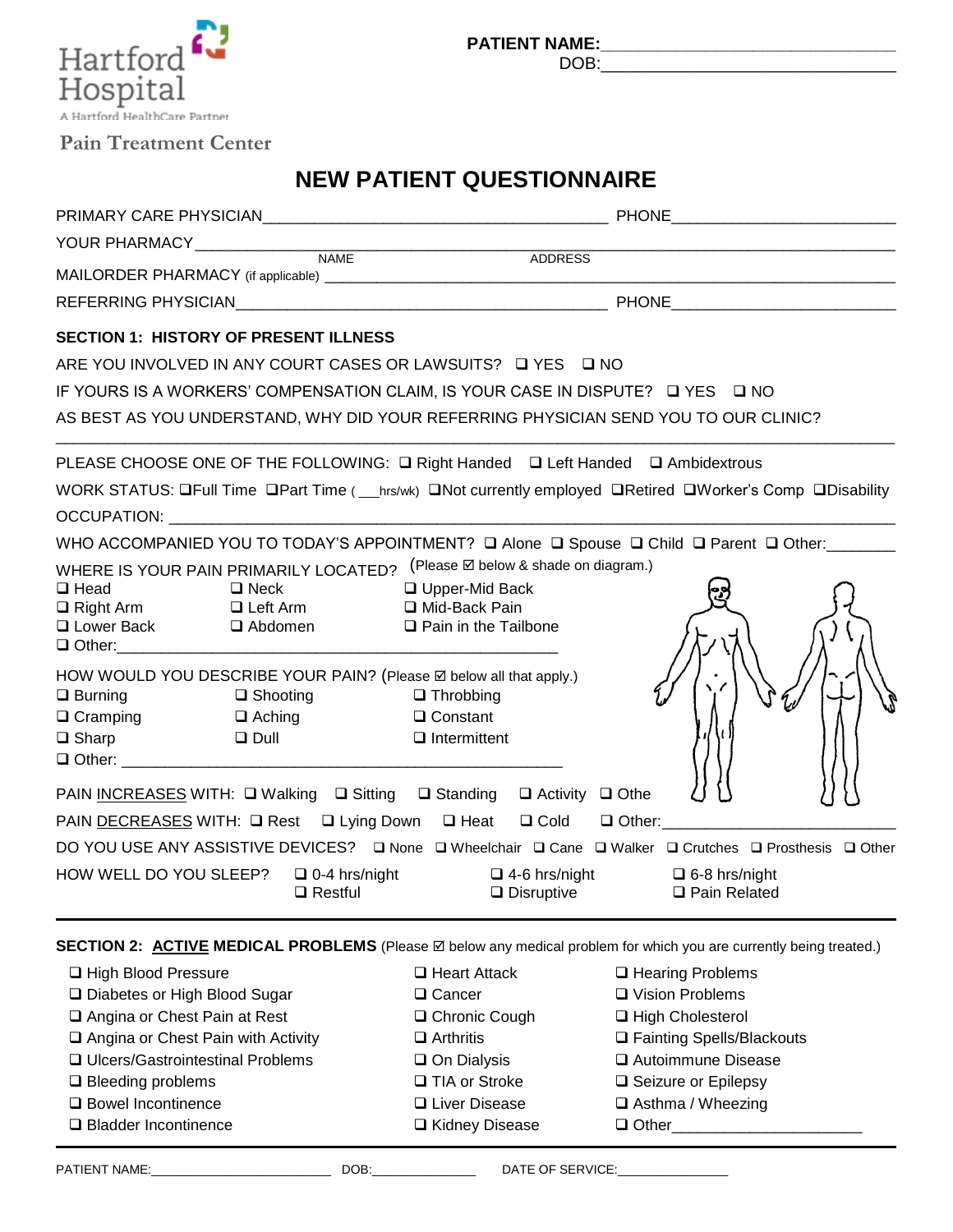**SECTION 3: PAST MEDICAL PROBLEMS** (Please ⊠ any medical problem that was diagnosed in the past and/or resolved.)

| □ High Blood Pressure                     | $\Box$ Heart Attack | $\Box$ Hearing Problems     |
|-------------------------------------------|---------------------|-----------------------------|
| □ Diabetes or High Blood Sugar            | $\Box$ Cancer       | □ Vision Problems           |
| □ Angina or Chest Pain at Rest            | □ Chronic Cough     | $\Box$ High Cholesterol     |
| $\Box$ Angina or Chest Pain with Activity | $\Box$ Arthritis    | □ Fainting Spells/Blackouts |
| □ Ulcers/Gastrointestinal Problems        | $\Box$ On Dialysis  | □ Autoimmune Disease        |
| $\Box$ Bleeding problems                  | □ TIA or Stroke     | □ Seizure or Epilepsy       |
| □ Bowel Incontinence                      | □ Liver Disease     | $\Box$ Asthma / Wheezing    |
| □ Bladder Incontinence                    | □ Kidney Disease    | $\Box$ Other                |

#### **SECTION 4: SURGICAL PROBLEMS**

|  | LIST PAST SURGERIES AND THE DATES THEY WERE PERFORMED. |
|--|--------------------------------------------------------|
|  |                                                        |

| <b>SURGERY</b>              |                                  | <b>DATE</b>                           | <b>SURGERY</b>                                                                                                                 |                               | <b>DATE</b>                           |
|-----------------------------|----------------------------------|---------------------------------------|--------------------------------------------------------------------------------------------------------------------------------|-------------------------------|---------------------------------------|
|                             |                                  |                                       |                                                                                                                                |                               |                                       |
|                             |                                  |                                       |                                                                                                                                |                               |                                       |
| <b>SECTION 5: ALLERGIES</b> |                                  |                                       |                                                                                                                                |                               |                                       |
|                             | <b>MEDICATIONS - ALLERGIC TO</b> |                                       | HAVE YOU EVER BEEN TOLD THAT YOU HAVE AN ALLERGY TO A MEDICINE?                                                                | $\Box$ YES<br><b>REACTION</b> | $\square$ NO                          |
|                             |                                  |                                       |                                                                                                                                |                               |                                       |
|                             |                                  |                                       |                                                                                                                                |                               |                                       |
|                             |                                  |                                       | SECTION 6: MEDICATIONS (List all current medications, doses & frequencies, including over-the-counter medications & vitamins.) |                               |                                       |
|                             | <b>MEDICATIONS</b>               |                                       |                                                                                                                                | <b>MEDICATIONS</b>            |                                       |
| <b>NAME</b>                 | <b>DOSE</b>                      | <b>FREQUENCY</b><br>(How you take it) | <b>NAME</b>                                                                                                                    | <b>DOSE</b>                   | <b>FREQUENCY</b><br>(How you take it) |
|                             |                                  |                                       |                                                                                                                                |                               |                                       |
|                             |                                  |                                       |                                                                                                                                |                               |                                       |
|                             |                                  |                                       |                                                                                                                                |                               |                                       |

DO YOU TAKE ANY BLOOD THINNERS LIKE **COUMADIN, PLAVIX, LOVENOX** OR **ASPIRIN**? YES NO

| PLEASE LIST ANY PREVIOUS MEDICATIONS, INJECTIONS, PHYSICAL THERAPY, TENS, AND CHIROPRACTICS TRIED. |  |  |
|----------------------------------------------------------------------------------------------------|--|--|
|----------------------------------------------------------------------------------------------------|--|--|

| <b>MEDICATIONS</b>   |      | <b>DATE</b> | <b>INJECTIONS</b>                                         | <b>DATE</b> |  |
|----------------------|------|-------------|-----------------------------------------------------------|-------------|--|
|                      |      |             | <b>TENS</b> (Transcutaneous Electrical Nerve Stimulation) | <b>DATE</b> |  |
| PHYSICAL THERAPY     |      | <b>DATE</b> | <b>CHIROPRACTICS</b>                                      | <b>DATE</b> |  |
| <b>PATIENT NAME:</b> | DOB: |             | DATE OF SERVICE:                                          |             |  |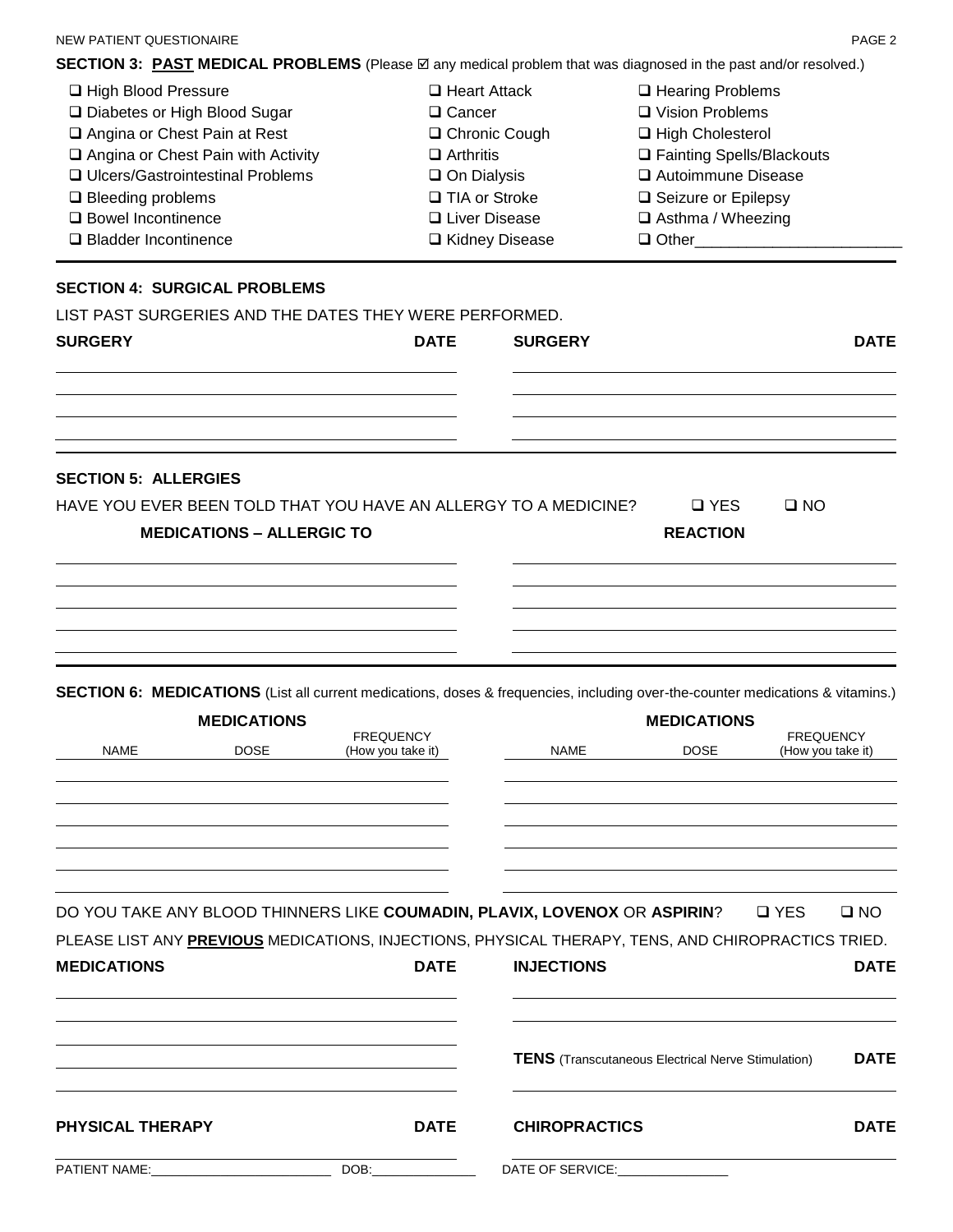#### **SECTION 7: FAMILY HISTORY**

HAS ANYONE IN YOUR FAMILY EVER HAD ANY OF THE FOLLOWING CONDITIONS? (Please check all that apply.)

|                            | <b>FATHER</b> | <b>MOTHER</b> | <b>BROTHER</b> | <b>SISTER</b> | <b>GRANDPARENT</b> |
|----------------------------|---------------|---------------|----------------|---------------|--------------------|
| Anxiety                    |               |               |                |               |                    |
| Cancer                     | $\Box$        | $\Box$        | $\Box$         | $\Box$        | П                  |
| Chronic Pain               |               | □             |                |               |                    |
| Depression                 | $\Box$        | $\Box$        | $\Box$         | $\Box$        | H                  |
| <b>Diabetes</b>            | П             | П             | П              |               |                    |
| <b>Heart Disease</b>       | П             | П             | $\Box$         | $\Box$        |                    |
| <b>High Blood Pressure</b> | П             | П             | $\Box$         | П             |                    |
| <b>Physical Disability</b> | $\Box$        | $\Box$        | $\Box$         | $\Box$        | П                  |
| Schizophrenia              | П             | П             | П              | $\Box$        |                    |
| <b>Stroke</b>              | $\Box$        | $\Box$        | П              | $\Box$        |                    |
| Suicide                    |               | □             |                |               |                    |
| <b>Thyroid Disease</b>     | $\Box$        | $\Box$        | $\Box$         | $\Box$        |                    |

## **SECTION 8: SOCIAL HISTORY**

|                                                | HOW MANY DAYS PER MONTH DO YOU TAKE OFF FROM WORK BECAUSE OF PAIN? ____________________                                 |
|------------------------------------------------|-------------------------------------------------------------------------------------------------------------------------|
|                                                | HAVE YOU EVER USED TOBACCO? Q YES Q NO DO YOU CURRENTLY SMOKE? Q YES Q NO                                               |
| IF YES, HOW MANY PACKS PER DAY? ______________ |                                                                                                                         |
|                                                | DO YOU DRINK ALCOHOL? □ YES □ NO HOW MANY DRINKS/WEEK?                                                                  |
|                                                | HAVE YOU EVER USED STREET DRUGS? □ YES □ NO DO YOU CURRENTLY USE STREET DRUGS?                                          |
|                                                | CHECK THE ONES THAT YOU HAVE USED. Q MARIJUANA Q COCAINE Q METH Q HEROIN Q CRACK                                        |
|                                                | MARITAL STATUS: $\Box$ MARRIED (# OF YEARS $\Box$ ) $\Box$ DIVORCED (# OF YEARS $\Box$ ) $\Box$ SINGLE $\Box$ WIDOW(ER) |
|                                                |                                                                                                                         |

## **ANY RECENT STUDIES:**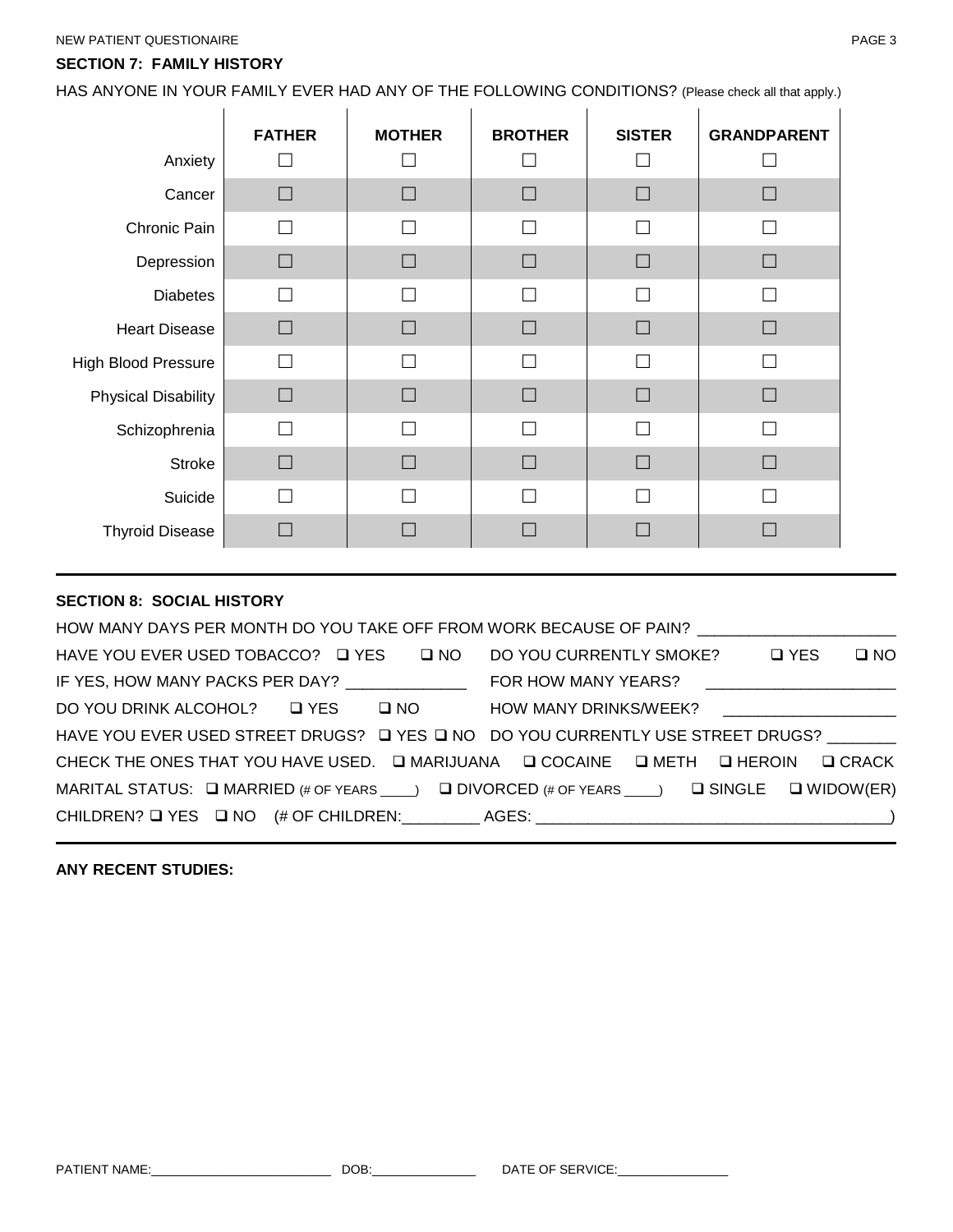**SECTION 9: CURRENT SYMPTOMS** (Please indicate Yes or No for each symptom.)

| <b>Constitutional</b>                    |                                                     |                                                |
|------------------------------------------|-----------------------------------------------------|------------------------------------------------|
| Fever<br>N<br>Y                          | Feeling Weak<br>Υ<br>N                              | Recent Weight Gain ( __ Lbs)<br>Y  <br>N       |
| Chills<br>Υ<br>N                         | Feeling Tired (Fatigue)<br>Y<br>N                   | Y N<br>Recent Weight Loss ( __ Lbs)            |
| Feeling Poorly (Malaise)<br>N<br>Y       | Y<br>Change In Appetite<br>N                        |                                                |
| <b>Eyes</b>                              |                                                     |                                                |
| Vision Loss<br>N<br>Y                    | Eye Pain<br>Y<br>N                                  | Discharge From Eyes<br>ΥI<br>N                 |
| <b>Blurred Vision</b><br>Y<br>N          | Dry Eyes<br>N<br>Υ                                  |                                                |
| <b>ENT</b>                               |                                                     |                                                |
| Earache<br>N<br>Y                        | Nosebleeds<br>Υ<br>N                                | Sore Throat<br>Y.<br>N                         |
| Y<br>${\sf N}$<br>Loss of Hearing        | Nasal Discharge<br>Y<br>N                           | Y  <br>Hoarseness<br>N                         |
| Post Nasal Drip<br>N<br>Y                | Υ<br><b>Sinus Stuffiness</b><br>N                   | <b>Difficulty Swallowing</b><br>N<br>Y         |
| Cardiovascular                           |                                                     |                                                |
| <b>Chest Pain</b><br>Υ<br>N              | <b>Heart Rate is Slow</b><br>Y<br>N                 | Lower Extremity Swelling (Edema)<br>Y  <br>N   |
| N<br>Palpitations<br>Y                   | Υ<br>Leg Pain with Exercise (Leg Claudication)<br>N |                                                |
| Υ<br>${\sf N}$<br>Heart Rate is Fast     |                                                     |                                                |
| <b>Respiratory</b>                       |                                                     |                                                |
| $\mathsf{N}$<br>Shortness of Breath<br>Y | Υ<br>${\sf N}$<br>Cough                             | Short of Breath on Exertion<br>$Y \mid$<br>N   |
| Wheezing<br>N<br>Y                       | Cough Worse at Night<br>N<br>Y                      | Need pillows to breathe (Orthopnea)<br>N<br>ΥI |
| Gastrointestinal                         |                                                     |                                                |
| Abdominal Pain<br>N<br>Y                 | Vomiting<br>Y<br>N                                  | <b>Bloody Stools</b><br>Y.<br>N                |
| Υ<br>N<br>Constipation                   | Diarrhea<br>N<br>Y                                  | Heartburn/Acid Reflux<br>Y I<br>N              |
| Nausea<br>Y<br>N                         |                                                     |                                                |
| Genitourinary                            |                                                     |                                                |
| Painful Urination (Dysuria)<br>N<br>Y    | Y<br>N<br>Incontinence                              | Frequency<br>ΥI<br>N                           |
| $Y \mid$<br>N Urinary Retention          | Y   N   Urination Hesitancy                         | Y N Pelvic Pain                                |
| Υ<br>N<br>Vaginal Discharge              | Υ<br>Abnormal Vaginal Bleeding<br>N                 | Y N<br>Menstrual Pain (Dysmenorrhea)           |
| N<br><b>Genital Lesion</b><br>Y          | Υ<br>N<br>Inadequate Penile Erection                |                                                |
| <b>Musculoskeletal</b>                   |                                                     |                                                |
| N<br>Joint Pain (Arthralgias)<br>Y       | Neck Pain<br>Υ<br>N                                 | Limb Pain<br>N<br>Y                            |
| Muscle Pain (Myalgias)<br>Y<br>N         | Υ<br>Joint Swelling<br>N                            | Limb Swelling<br>N<br>ΥI                       |
| <b>Back Pain</b><br>Y<br>N               | Y<br>N<br>Joint Stiffness                           |                                                |
| Integumentary                            |                                                     |                                                |
| N<br>Skin Rash<br>Y                      | Itching (Pruritus)<br>Y<br>N                        | Hair Loss<br>$Y \mid$<br>N                     |
| Hives<br>Y<br>N                          | Υ<br>Dry Skin<br>N                                  | Skin Wound(s)<br>Y I<br>N                      |
|                                          |                                                     |                                                |
| (CONTINUED ON NEXT PAGE)                 |                                                     |                                                |

PATIENT NAME:\_\_\_\_\_\_\_\_\_\_\_\_\_\_\_\_\_\_\_\_\_\_\_\_\_\_ DOB:\_\_\_\_\_\_\_\_\_\_\_\_\_\_\_ DATE OF SERVICE:\_\_\_\_\_\_\_\_\_\_\_\_\_\_\_\_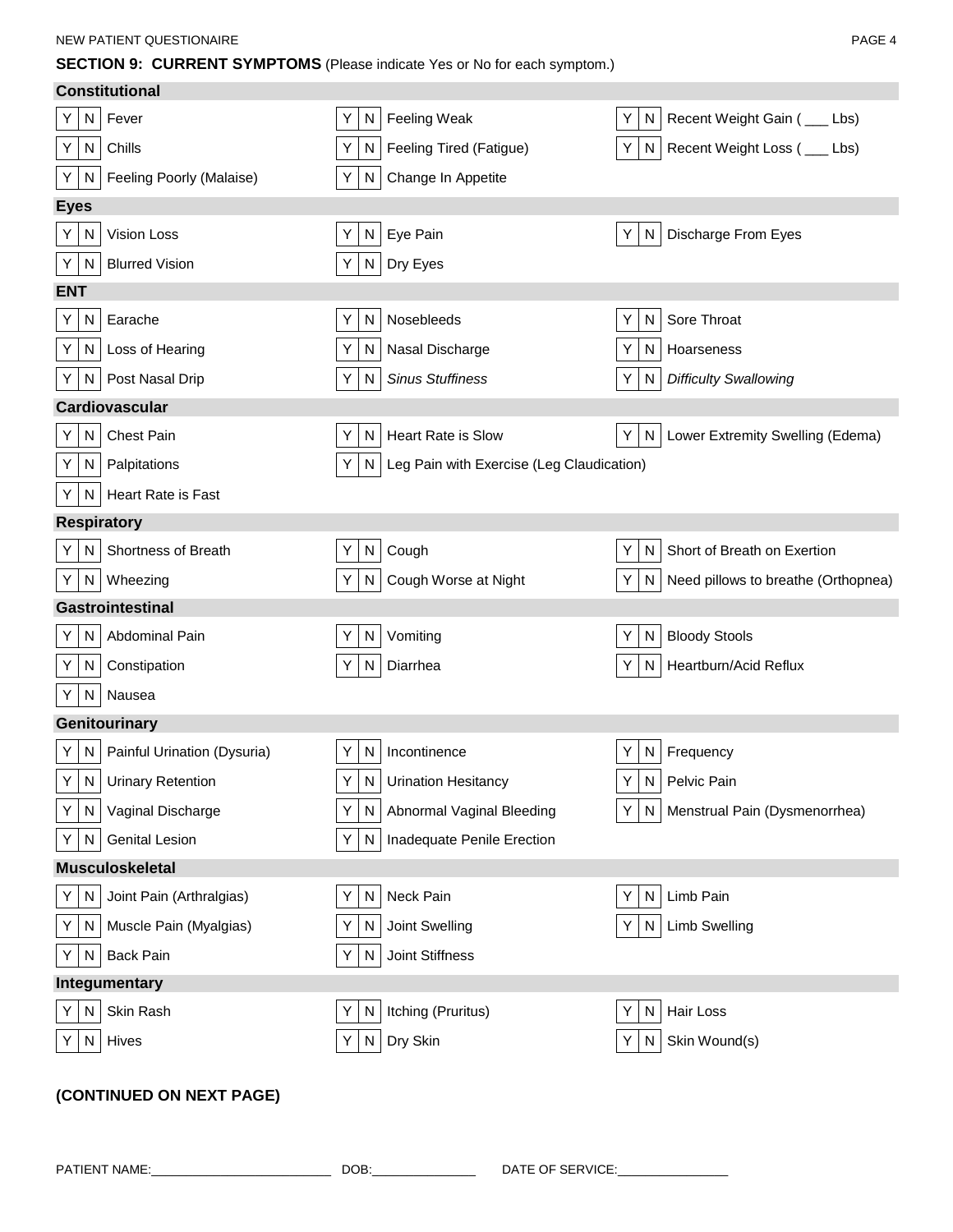#### **SECTION 9: CURRENT SYMPTOMS (CONTINUED)** (Please indicated Yes or No for each symptom.)

|                    | <b>Neurological</b>       |          |                                                          |         |                           |
|--------------------|---------------------------|----------|----------------------------------------------------------|---------|---------------------------|
| Y<br>N             | Headache                  | N        | <b>Numbness</b>                                          | N       | Fainting                  |
| Y<br>N             | Confusion                 | N.<br>Y. | Tingling                                                 | ΥI<br>N | Limb Weakness             |
| Y<br>N             | Convulsions               | Y.<br>N. | Tremor                                                   | ΥI<br>N | <b>Difficulty Walking</b> |
| Y<br>N             | Significant Head Injury   | N        | <b>Dizziness</b>                                         | N       | <b>Balance Impaired</b>   |
| Y.<br>N            | Memory Lapses/Loss        | Y.<br>N. | Excessive Sleepiness During the Day (Daytime Somnolence) |         |                           |
| <b>Psychiatric</b> |                           |          |                                                          |         |                           |
| N<br>Y             | Suicidal                  | N        | Anxiety                                                  | N       | Depression                |
| Y.<br>N            | Sleep Disturbances        | N.<br>Y. | <b>Crying Spells</b>                                     | ΥI<br>N | <b>Emotional Problems</b> |
| <b>Endocrine</b>   |                           |          |                                                          |         |                           |
| Y<br>N.            | <b>Hot Flashes</b>        | N.<br>Y. | Deepening of the Voice                                   |         |                           |
| N<br>Y             | <b>Excessive Sweating</b> | N.       | Excessive Thirst (Polydipsia)                            |         |                           |
|                    | Heme/Lymph                |          |                                                          |         |                           |
| Y<br>N             | Swollen Glands            | N<br>Y.  | <b>Easy Bruising</b>                                     |         |                           |

### **SECTION 10: VITALS** And the section of the Height:\_\_\_\_\_\_\_\_\_\_ Weight:\_\_\_\_\_\_\_\_\_\_

Using the chart below, answer each question by circling the number that corresponds with your pain level.

| Does not<br>interfere with<br>activities<br>0<br>No | Mildly interferes<br>with activities<br>3<br>2<br>Mild Pain | Somewhat<br>interferes<br>with activities<br>4<br>Moderate | 5                | Partially interferes | with activities<br>6<br>Severe |               | 7 |   |                | Greatly interferes<br>with activities<br>8<br>Very Severe |   | 9  | Completely<br>interferes<br>with activities<br>10<br><b>Worst Possible</b> |
|-----------------------------------------------------|-------------------------------------------------------------|------------------------------------------------------------|------------------|----------------------|--------------------------------|---------------|---|---|----------------|-----------------------------------------------------------|---|----|----------------------------------------------------------------------------|
| Pain                                                |                                                             | Pain                                                       |                  |                      | Pain                           |               |   |   |                | Pain                                                      |   |    | Pain                                                                       |
|                                                     | <b>PAIN SCALE <math>\Rightarrow</math></b>                  | $\odot$                                                    | U                | 2                    | 3                              | 4             | 5 | 6 |                | 8                                                         | 9 | 10 | ☺                                                                          |
| Current pain level.                                 |                                                             | Does Not<br>Interfere                                      | 0                | 2                    | 3                              | 4             | 5 | 6 | 7              | 8                                                         | 9 | 10 | Completely<br>Interferes                                                   |
|                                                     | Average pain level since last visit.                        | Does Not<br>Interfere                                      | 0                | 2                    | 3                              | 4             | 5 | 6 | 7              | 8                                                         | 9 | 10 | Completely<br>Interferes                                                   |
| Pain level at its worst.                            |                                                             | Does Not<br>Interfere                                      | 0                | 2                    | 3                              | 4             | 5 | 6 | 7              | 8                                                         | 9 | 10 | Completely<br>Interferes                                                   |
| Pain level at its least.                            |                                                             | Does Not<br>Interfere                                      | 0                | 2                    | 3                              | 4             | 5 | 6 | 7              | 8                                                         | 9 | 10 | Completely<br>Interferes                                                   |
| Rate your ability to:                               |                                                             |                                                            |                  |                      |                                |               |   |   |                |                                                           |   |    |                                                                            |
| Sleep                                               |                                                             | Does Not<br>Interfere                                      | 0                | 2                    | 3                              | 4             | 5 | 6 | 7              | 8                                                         | 9 | 10 | Completely<br>Interferes                                                   |
|                                                     | Manage activities that require standing                     | Does Not<br>Interfere                                      | 0                | $\overline{2}$       | 3                              | 4             | 5 | 6 | $\overline{7}$ | 8                                                         | 9 | 10 | Completely<br>Interferes                                                   |
|                                                     | Manage activities that require walking                      | Does Not<br>Interfere                                      | 0                | $\overline{2}$       | 3                              | 4             | 5 | 6 | 7              | 8                                                         | 9 | 10 | Completely<br>Interferes                                                   |
|                                                     | Manage activities that require sitting                      | Does Not<br>Interfere                                      | 0                | $\overline{2}$       | 3                              | 4             | 5 | 6 | 7              | 8                                                         | 9 | 10 | Completely<br>Interferes                                                   |
|                                                     | Manage your daily responsibilities                          | Does Not<br>Interfere                                      | 0                | $\overline{2}$       | 3                              | 4             | 5 | 6 | 7              | 8                                                         | 9 | 10 | Completely<br>Interferes                                                   |
|                                                     | Manage your hobbies and/or<br>recreational activities.      | Does Not<br>Interfere                                      | 0                | $\overline{2}$       | 3                              | 4             | 5 | 6 |                | 8                                                         | 9 | 10 | Completely<br>Interferes                                                   |
| rate your ability to do:                            | Choosing one from the following activities,                 | Does Not<br>Interfere                                      | 0                | $\overline{2}$       | 3                              | 4             | 5 | 6 | $\overline{7}$ | 8                                                         | 9 | 10 | Completely<br>Interferes                                                   |
| 3 gardening/yard work<br>① work                     |                                                             |                                                            | <b>5</b> driving |                      |                                | 2 sports/golf |   |   |                |                                                           |   |    |                                                                            |
| 2 housework                                         | 4 play with children                                        |                                                            | © exercise       |                      |                                | ® intimacy    |   |   |                |                                                           |   |    |                                                                            |

PATIENT NAME:\_\_\_\_\_\_\_\_\_\_\_\_\_\_\_\_\_\_\_\_\_\_\_\_\_\_ DOB:\_\_\_\_\_\_\_\_\_\_\_\_\_\_\_ DATE OF SERVICE:\_\_\_\_\_\_\_\_\_\_\_\_\_\_\_\_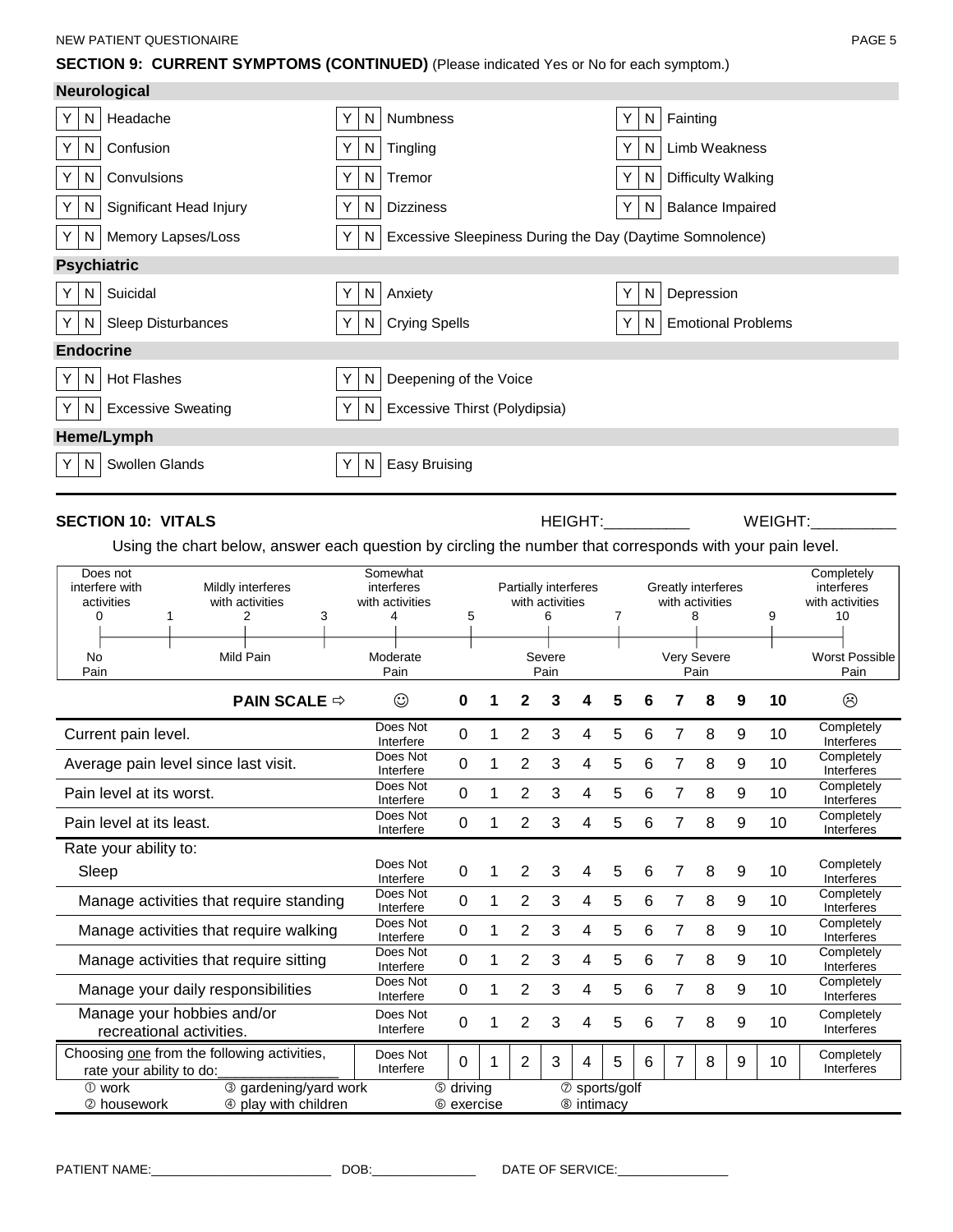| <b>INSTRUCTIONS:</b>                                                                                                                                                                         |       |            |                   |                   |                |                                |                |
|----------------------------------------------------------------------------------------------------------------------------------------------------------------------------------------------|-------|------------|-------------------|-------------------|----------------|--------------------------------|----------------|
| Below is a list of problems people sometimes have.                                                                                                                                           |       |            |                   | DOB:              |                |                                |                |
| Please read each one carefully, and circle the number<br>to the right that best describes HOW MUCH THAT<br>PROBLEM HAS DISTRESSED OR BOTHERED YOU<br>DURING THE PAST 7 DAYS INCLUDING TODAY. |       |            |                   |                   |                |                                |                |
| Circle only one number for each problem and do not<br>skip any items. If you change your mind, erase your                                                                                    |       |            |                   |                   |                |                                |                |
| first mark carefully. Read the example below before<br>beginning, and if you have any questions please ask                                                                                   |       |            |                   |                   |                |                                |                |
| about them.                                                                                                                                                                                  |       |            |                   |                   |                | $\boxtimes$ INITIAL            |                |
| <b>EXAMPLE</b><br>⋗                                                                                                                                                                          |       |            |                   |                   |                |                                |                |
| <b>MODERATELY</b><br>QUITE<br>EXTREMELY<br>TILLIT<br>NOT AT ALL<br>$\,$<br><b>HOW MUCH WERE</b><br>쁰<br>$\overline{\Xi}$<br><b>YOU DISTRESSED BY:</b>                                        | DATE: |            | SEX:              |                   |                |                                |                |
| 3<br>$\overline{2}$<br>$\Omega$<br>$\mathbf{1}$<br>$\overline{4}$<br>1. Headaches                                                                                                            |       |            |                   |                   |                |                                |                |
|                                                                                                                                                                                              |       |            |                   | $\triangleright$  |                |                                |                |
|                                                                                                                                                                                              |       |            |                   | LITLE             |                | QUITE                          |                |
| HOW MUCH WERE YOU DISTRESSED BY:                                                                                                                                                             |       |            | <b>NOT AT ALL</b> | BIT               | MODERATELY     | $\blacktriangleright$<br>$\Xi$ | EXTREMELY      |
|                                                                                                                                                                                              |       |            |                   |                   |                |                                |                |
| 1. Headaches                                                                                                                                                                                 |       | 1.         | $\Omega$          | $\mathbf{1}$      | 2              | 3                              | $\overline{4}$ |
| 2. Nervousness or shakiness inside                                                                                                                                                           |       | 2.<br>3.   | 0                 | 1<br>$\mathbf{1}$ | 2<br>2         | 3<br>3                         | 4              |
| 3. Repeated unpleasant thoughts that won't leave your mind<br>4. Faintness or dizziness                                                                                                      |       | 4.         | $\mathbf{0}$<br>0 | $\mathbf{1}$      | $\overline{c}$ | 3                              | 4<br>4         |
| 5. Loss of sexual interest or pleasure                                                                                                                                                       |       | 5.         | $\mathbf{0}$      | $\mathbf{1}$      | 2              | 3                              | 4              |
| 6. Feeling Critical of others                                                                                                                                                                |       | 6.         | 0                 | 1                 | 2              | 3                              | 4              |
| 7. The idea that someone else can control your thoughts                                                                                                                                      |       | 7.         | $\mathbf{0}$      | $\mathbf{1}$      | 2              | 3                              | 4              |
| 8. Feeling others are to blame for most of your troubles                                                                                                                                     |       | 8.         | 0                 | 1                 | 2              | 3                              | 4              |
| 9. Trouble remembering things                                                                                                                                                                |       | 9.         | $\mathbf{0}$      | $\mathbf{1}$      | 2              | 3                              | 4              |
| 10. Worried about sloppiness or carelessness                                                                                                                                                 |       | 10.        | $\mathbf 0$       | $\mathbf{1}$      | 2              | 3                              | 4              |
| 11. Feeling easily annoyed or irritated                                                                                                                                                      |       | 11.        | $\mathbf{0}$      | $\mathbf{1}$      | 2              | 3                              | $\overline{4}$ |
| 12. Pains in heart or chest                                                                                                                                                                  |       | 12.        | $\mathbf 0$       | 1                 | 2              | 3                              | 4              |
| 13. Feeling afraid in open spaces or on the streets                                                                                                                                          |       | 13.        | $\mathbf{0}$      | $\mathbf{1}$      | $\overline{2}$ | 3                              | $\overline{4}$ |
| 14. Feeling low in energy or slowed down                                                                                                                                                     |       | 14.        | $\mathbf 0$       | $\mathbf{1}$      | 2              | 3                              | 4              |
| 15. Thoughts of ending your life                                                                                                                                                             |       | 15.        | $\mathbf{0}$      | $\mathbf{1}$      | $\overline{2}$ | 3                              | $\overline{4}$ |
| 16. Hearing voices that other people do not hear                                                                                                                                             |       | 16.        | $\Omega$          | 1                 | $\overline{2}$ | 3                              | 4              |
| 17. Trembling                                                                                                                                                                                |       | 17.        | 0                 | 1                 | 2              | 3                              | 4              |
| 18. Feeling that most people cannot be trusted                                                                                                                                               |       | 18.        | 0                 | 1                 | 2              | 3                              | 4              |
| 19. Poor appetite                                                                                                                                                                            |       | 19.        | $\mathbf 0$       | 1                 | 2              | 3                              | 4              |
| 20. Crying easily                                                                                                                                                                            |       | 20.        | 0                 | 1                 | 2              | 3                              | 4              |
| 21. Feeling shy or uneasy with the opposite sex                                                                                                                                              |       | 21.        | $\pmb{0}$         | 1                 | 2              | 3                              | 4              |
| 22. Feelings of being trapped or caught                                                                                                                                                      |       | 22.        | 0                 | 1                 | 2              | 3                              | 4              |
| 23. Suddenly scared for no reason                                                                                                                                                            |       | 23.        | $\mathbf 0$       | 1                 | 2              | 3                              | 4              |
| 24. Temper outbursts that you could not control                                                                                                                                              |       | 24.        | 0                 | 1                 | 2              | 3                              | 4              |
| 25. Feeling afraid to go out of your house alone                                                                                                                                             |       | 25.        | $\mathbf 0$       | 1                 | 2              | 3                              | 4              |
| 26. Blaming yourself for things                                                                                                                                                              |       | 26.<br>27. | 0                 | 1                 | 2              | 3                              | 4              |
| 27. Pains in lower back                                                                                                                                                                      | 0     | 1          | 2                 | 3                 | 4              |                                |                |
| 28. Feeling blocked in getting things done                                                                                                                                                   | 0     | 1          | 2                 | 3                 | 4              |                                |                |
| 29. Feeling lonely                                                                                                                                                                           | 0     | 1          | 2                 | 3                 | 4              |                                |                |
| 30. Feeling blue                                                                                                                                                                             | 0     | 1          | 2                 | 3                 | 4              |                                |                |
| 31. Worrying too much about things                                                                                                                                                           |       | 31.        | 0                 | 1<br>1            | 2              | 3                              | 4              |
| 32. Feeling no interest in things                                                                                                                                                            |       | 32.        | 0<br>$\mathbf 0$  | $\mathbf{1}$      | 2<br>2         | 3<br>3                         | 4              |
| 33. Feeling fearful<br>34. Your feelings being easily hurt                                                                                                                                   |       | 33.<br>34. | 0                 | 1                 | 2              | 3                              | 4<br>4         |
| 35. Other people being aware of your private thoughts                                                                                                                                        |       | 35.        | $\mathbf 0$       | 1                 | 2              | 3                              | 4              |
| 36. Feeling others do not understand you or are unsympathetic                                                                                                                                | 0     | 1          | 2                 | 3                 | 4              |                                |                |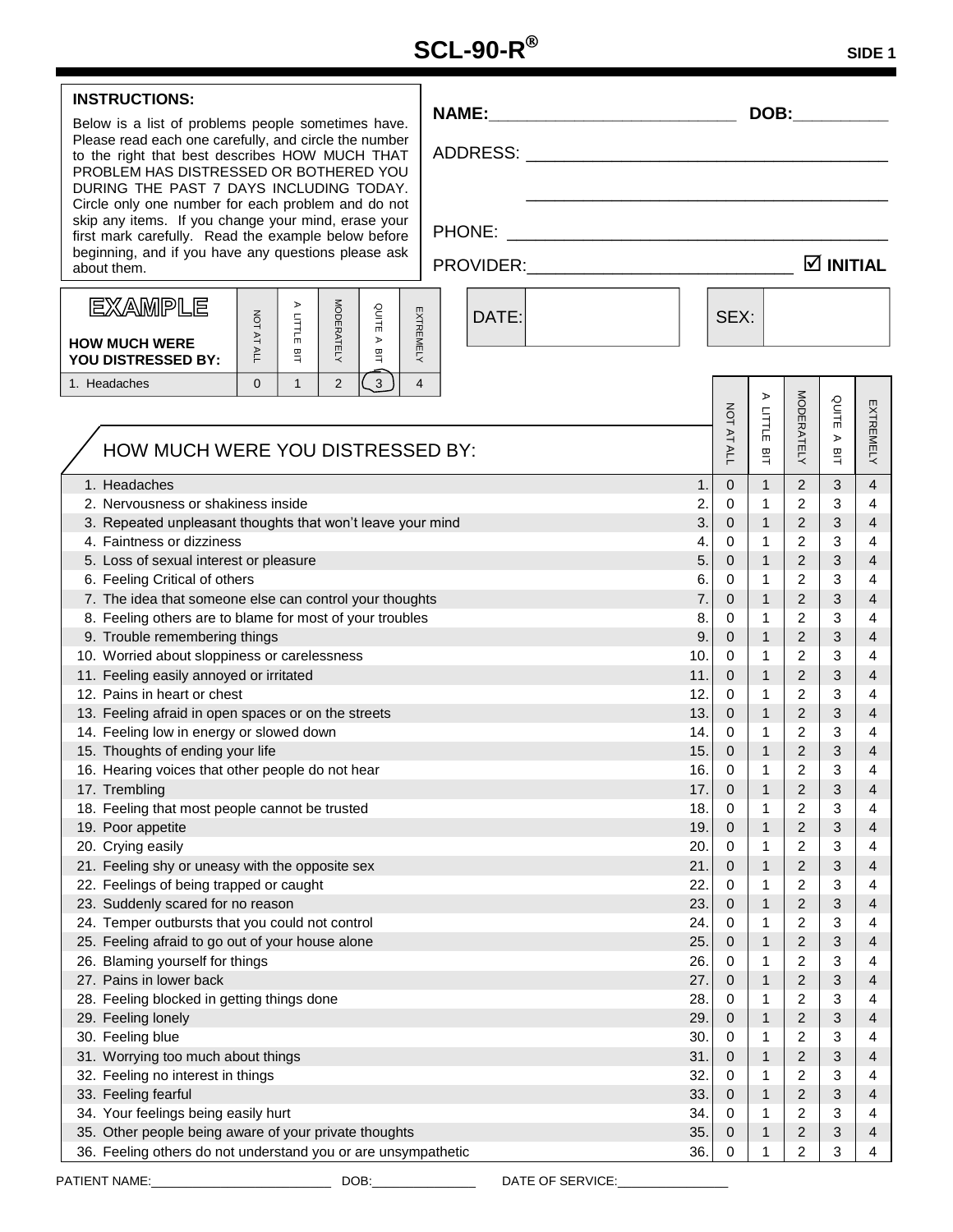| $SCL-90-R^{\circledR}$                                                              | SIDE <sub>2</sub> |                   | ⋗             |                | QUITE  |           |
|-------------------------------------------------------------------------------------|-------------------|-------------------|---------------|----------------|--------|-----------|
| HOW MUCH WERE YOU DISTRESSED BY:                                                    |                   | <b>NOT AT ALL</b> | LITLLE<br>BIT | MODERATELY     | ⋗<br>의 | EXTREMELY |
| 37. Feeling that people are unfriendly or dislike you                               | 37.               | 0                 | $\mathbf{1}$  | $\overline{c}$ | 3      | 4         |
| 38. Having to do things very slowly to insure correctness                           | 38.               | 0                 | 1             | 2              | 3      | 4         |
| 39. Heart pounding or racing                                                        | 39.               | 0                 | 1             | 2              | 3      | 4         |
| 40. Nausea or upset stomach                                                         | 40.               | 0                 | 1             | 2              | 3      | 4         |
| 41. Feeling inferior to others                                                      | 41.               | 0                 | 1             | $\overline{2}$ | 3      | 4         |
| 42. Soreness of your muscles                                                        | 42.               | 0                 | 1             | 2              | 3      | 4         |
| 43. Feeling that you are watched or talked about by others                          | 43.               | 0                 | $\mathbf{1}$  | $\overline{2}$ | 3      | 4         |
| 44. Trouble falling asleep                                                          | 44.               | 0                 | 1             | 2              | 3      | 4         |
| 45. Having to check and double-check what you do                                    | 45.               | 0                 | 1             | 2              | 3      | 4         |
| 46. Difficulty making decisions                                                     | 46.               | 0                 | 1             | 2              | 3      | 4         |
| 47. Feeling afraid to travel on buses, subways, or trains                           | 47.               | 0                 | 1             | 2              | 3      | 4         |
| 48. Trouble getting your breath                                                     | 48.               | 0                 | 1             | 2              | 3      | 4         |
| 49. Hot or cold spells                                                              | 49.               | 0                 | 1             | 2              | 3      | 4         |
| 50. Having to avoid certain things, places, or activities because they frighten you | 50.               | 0                 | 1             | 2              | 3      | 4         |
| 51. Your mind going blank                                                           | 51.               | 0                 | 1             | 2              | 3      | 4         |
| 52. Numbness or tingling in parts of your body                                      | 52.               | 0                 | 1             | 2              | 3      | 4         |
| 53. A lump in your throat                                                           | 53.               | 0                 | 1             | $\overline{2}$ | 3      | 4         |
| 54. Feeling hopeless about the future                                               | 54.               | 0                 | 1             | 2              | 3      | 4         |
| 55. Trouble concentrating                                                           | 55.               | 0                 | $\mathbf{1}$  | $\overline{2}$ | 3      | 4         |
| 56. Feeling weak in parts of your body                                              | 56.               | 0                 | 1             | 2              | 3      | 4         |
| 57. Feeling tense or keyed up                                                       | 57.               |                   | $\mathbf{1}$  | 2              | 3      | 4         |
| 58. Heavy feelings in your arms or legs                                             | 58.               | 0                 | 1             | 2              | 3      | 4         |
|                                                                                     |                   | 0                 | $\mathbf{1}$  |                |        |           |
| 59. Thoughts of death or dying                                                      | 59.               | 0                 |               | 2              | 3      | 4         |
| 60. Overeating                                                                      | 60.               | 0                 | 1             | 2              | 3      | 4         |
| 61. Feeling uneasy when people are watching or talking about you                    | 61.               | 0                 | $\mathbf{1}$  | 2              | 3      | 4         |
| 62. Having thoughts that are not your own                                           | 62.               | 0                 | 1             | 2              | 3      | 4         |
| 63. Having urges to beat, injure, or harm someone                                   | 63.               | 0                 | $\mathbf{1}$  | 2              | 3      | 4         |
| 64. Awakening in the early morning                                                  | 64.               | 0                 | 1             | 2              | 3      | 4         |
| 65. Having to repeat the same actions such as touching, counting or washing         | 65.               | 0                 | $\mathbf{1}$  | $\overline{2}$ | 3      | 4         |
| 66. Sleep that is restless or disturbed                                             | 66.               | 0                 | 1             | 2              | 3      | 4         |
| 67. Having urges to break or smash things                                           | 67.               | 0                 | $\mathbf{1}$  | 2              | 3      | 4         |
| 68. Having ideas or beliefs that others do not share                                | 68.               | 0                 | 1             | 2              | 3      | 4         |
| 69. Feeling very self-conscious with others                                         | 69.               | 0                 | $\mathbf{1}$  | 2              | 3      | 4         |
| 70. Feeling uneasy in crowds, such as shopping or at a movie                        | 70.               | 0                 | 1             | 2              | 3      | 4         |
| 71. Feeling everything is an effort                                                 | 71.               | 0                 | $\mathbf{1}$  | $\overline{c}$ | 3      | 4         |
| 72. Spells of terror or panic                                                       | 72.               | 0                 | 1             | 2              | 3      | 4         |
| 73. Feeling uncomfortable about eating or drinking in public                        | 73.               | 0                 | $\mathbf{1}$  | 2              | 3      | 4         |
| 74. Getting into frequent arguments                                                 | 74.               | 0                 | 1             | 2              | 3      | 4         |
| 75. Feeling nervous when you are left alone                                         | 75.               | 0                 | $\mathbf{1}$  | $\overline{2}$ | 3      | 4         |
| 76. Others not giving you proper credit for your achievements                       | 76.               | 0                 | 1             | 2              | 3      | 4         |
| 77. Feeling lonely even when you are with people                                    | 77.               | 0                 | $\mathbf{1}$  | $\overline{2}$ | 3      | 4         |
| 78. Feeling so restless you couldn't sit still                                      | 78.               | 0                 | 1             | 2              | 3      | 4         |
| 79. Feelings of worthlessness                                                       | 79.               | 0                 | $\mathbf{1}$  | $\overline{2}$ | 3      | 4         |
| 80. The feeling that something bad is going to happen to you                        | 80.               | 0                 | 1             | 2              | 3      | 4         |
| 81. Shouting or throwing things                                                     | 81.               | 0                 | $\mathbf{1}$  | 2              | 3      | 4         |
| 82. Feeling afraid you will faint in public                                         | 82.               | 0                 | 1             | 2              | 3      | 4         |
| 83. Feeling that people will take advantage of you if you let them                  | 83.               | 0                 | 1             | 2              | 3      | 4         |
| 84. Having thoughts about sex that bother you a lot                                 | 84.               | 0                 | 1             | 2              | 3      | 4         |
| 85. The idea that you should be punished for your sins                              | 85.               | 0                 | $\mathbf{1}$  | 2              | 3      | 4         |
| 86. Thoughts and images of a frightening nature                                     | 86.               | 0                 | 1             | 2              | 3      | 4         |
| 87. The idea that something serious is wrong with your body                         | 87.               | 0                 | $\mathbf{1}$  | 2              | 3      | 4         |
| 88. Never feeling close to another person                                           | 88.               | 0                 | 1             | 2              | 3      | 4         |
| 89. Feelings of guilt                                                               | 89.               | 0                 | 1             | 2              | 3      | 4         |
| 90. The idea that something is wrong with your mind                                 | 90.               | 0                 | 1             | 2              | 3      | 4         |
| PATIENT NAME:<br>DOB.<br>DATE OF SERVICE:                                           |                   |                   |               |                |        |           |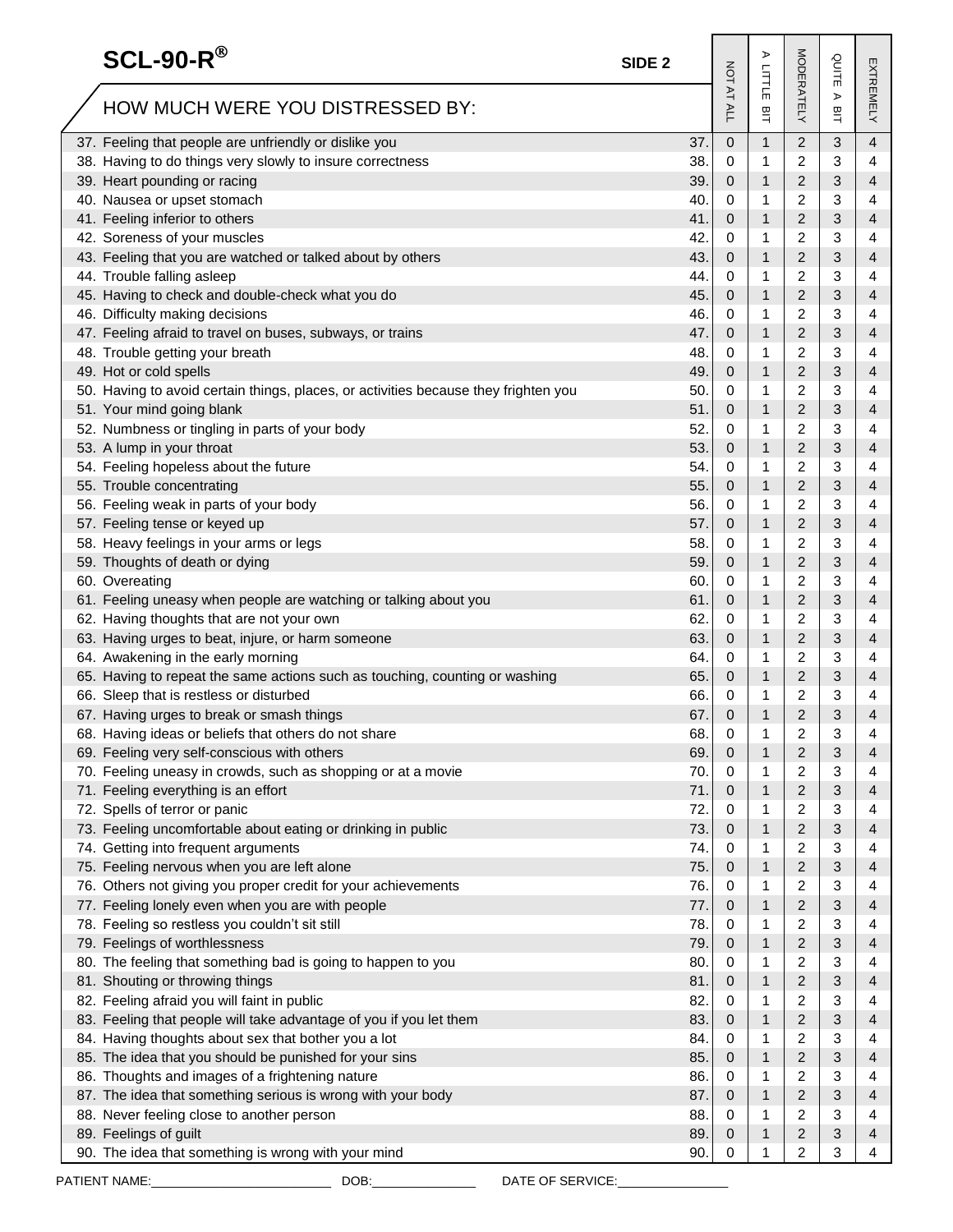# **SOAPP**SM

*The following are some questions given to all patients at the Pain Management Center who are on or being considered for opioids for their pain. Please answer each question as honestly as possible. This information is for our records and will remain confidential. Your answers alone will not determine your treatment. Thank you.*

Please answer the questions below using the following scale:

|                  | $1 = Seldom$<br>$0 =$ Never                                                                                            | $2 =$ Sometimes | $3 =$ Often |                |                 | $4 = \nVery$ Often       |              |                |
|------------------|------------------------------------------------------------------------------------------------------------------------|-----------------|-------------|----------------|-----------------|--------------------------|--------------|----------------|
| 1.               | How often do you have mood swings?                                                                                     |                 |             | $\overline{0}$ |                 | $1 \t2 \t3 \t4$          |              |                |
| 2.               | How often do you smoke a cigarette within an hour after you<br>wake up?                                                |                 |             | $\overline{0}$ |                 | $1\quad 2\quad 3\quad 4$ |              |                |
| 3.               | How often have any of your family members, including parents<br>and grandparents, had a problem with alcohol or drugs? |                 |             | $\overline{0}$ |                 | $1 \t2 \t3 \t4$          |              |                |
| $\overline{4}$ . | How often have any of your close friends had a problem with<br>alcohol or drugs?                                       |                 |             | $\theta$       | $\mathbf{1}$    |                          | $2 \t3 \t4$  |                |
| 5.               | How often have others suggested that you have a drug or alcohol<br>problem?                                            |                 |             | $\overline{0}$ | $\vert$ 1       |                          | $2 \t3 \t4$  |                |
| 6.               | How often have you attended an AA or NA meeting?                                                                       |                 |             | $\Omega$       | $\pm$           |                          | $2 \t3 \t4$  |                |
| 7.               | How often have you taken medication other than the way that it<br>was prescribed?                                      |                 |             | $\overline{0}$ |                 | $1 \t2 \t3 \t4$          |              |                |
| 8.               | How often have you been treated for an alcohol or drug problem?                                                        |                 |             | $\overline{0}$ | $\overline{1}$  |                          | $2 \quad 3$  | $\overline{4}$ |
| 9.               | How often have your medications been lost or stolen?                                                                   |                 |             | $\overline{0}$ |                 | $1 \t2 \t3 \t4$          |              |                |
| 10.              | How often have others expressed concern over your use of<br>medication?                                                |                 |             | $\overline{0}$ |                 | $1\quad 2\quad 3\quad 4$ |              |                |
| <b>11.</b>       | How often have you felt a craving for medication?                                                                      |                 |             | $\overline{0}$ | $\vert 1 \vert$ |                          | $2 \t3 \t4$  |                |
| 12.              | How often have you been asked to give a urine screen for<br>substance abuse?                                           |                 |             |                |                 | $0 \t1 \t2 \t3 \t4$      |              |                |
| 13.              | How often have you used illegal drugs (for example, marijuana,<br>cocaine, etc.) in the past five years?               |                 |             | $\overline{0}$ | $\mathbf{I}$    | 2 3                      |              | $\overline{4}$ |
| 14.              | How often, in your lifetime, have you had legal problems or been<br>arrested?                                          |                 |             | $\overline{0}$ | $\mathbf{1}$    | 2                        | $\mathbf{3}$ | $\overline{4}$ |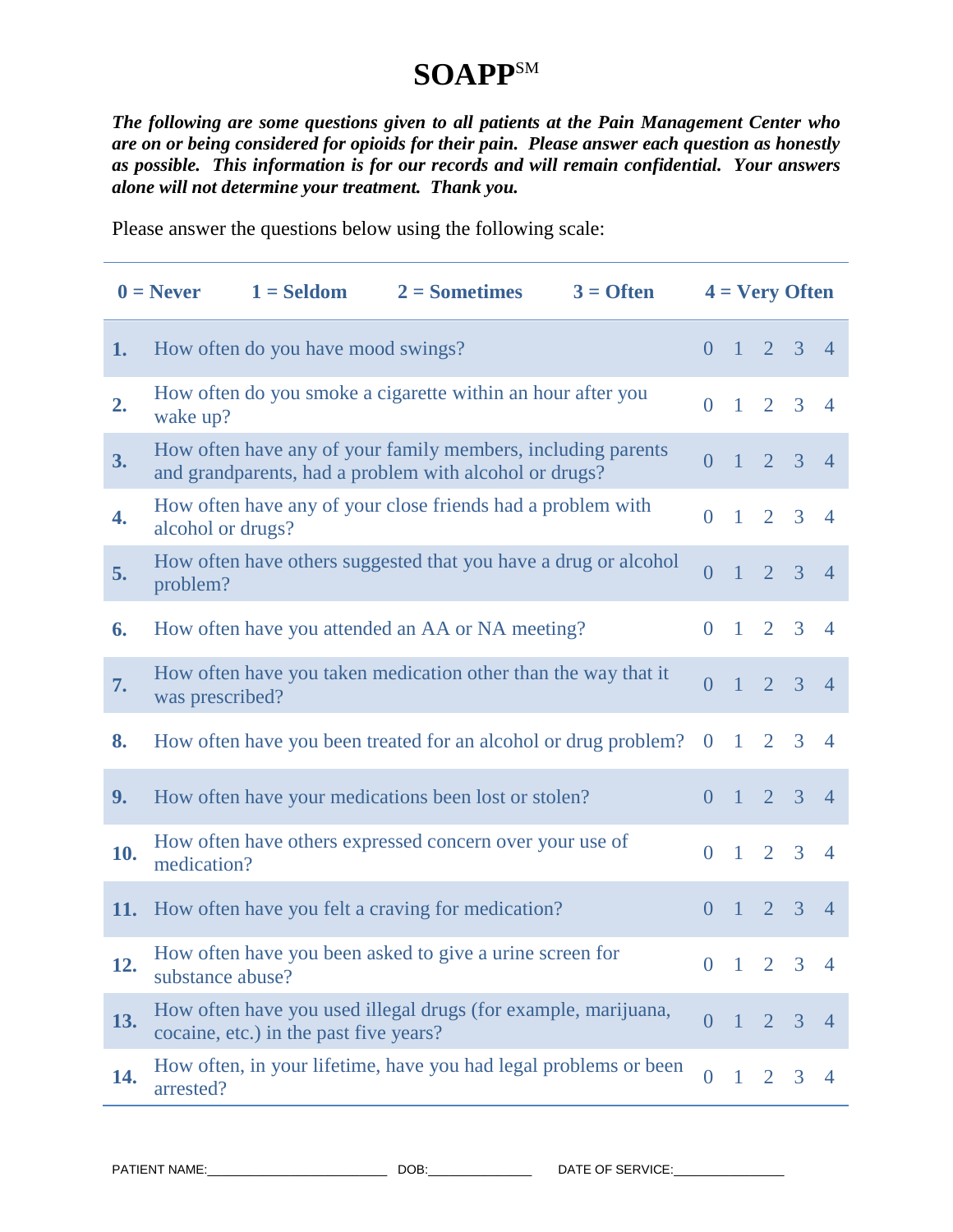|            | $0 =$ Never         |                                        | $1 = Seldom$ $2 = Sometimes$                                         | $3 =$ Often |                |              |                | $4 = \nVery$ Often          |                          |
|------------|---------------------|----------------------------------------|----------------------------------------------------------------------|-------------|----------------|--------------|----------------|-----------------------------|--------------------------|
|            |                     |                                        | <b>15.</b> How often do you feel that your pain is "out of control?" |             |                |              |                | $0 \t1 \t2 \t3 \t4$         |                          |
| <b>16.</b> |                     |                                        | How often do you do things that you later regret?                    |             |                |              |                | $0 \t1 \t2 \t3 \t4$         |                          |
|            |                     |                                        | 17. How often has your family been supportive and encouraging?       |             | $\Omega$       |              |                | $1 \t2 \t3 \t4$             |                          |
| <b>18.</b> |                     |                                        | How often have others told you that you have a bad temper?           |             | $\Omega$       |              |                | $1 \t2 \t3 \t4$             |                          |
| 19.        | accident?           |                                        | Compared with other people, how often have you been in a car         |             | $\overline{0}$ |              |                | $1 \quad 2 \quad 3 \quad 4$ |                          |
| 20.        | to treat your pain? |                                        | How often have you felt a need for higher doses of medication        |             | $\Omega$       |              |                | $1\quad 2\quad 3\quad 4$    |                          |
| 21.        | $\mathrm{to}2$      |                                        | How often do you take more medication than you are supposed          |             | $\overline{0}$ |              |                | $1 \quad 2 \quad 3 \quad 4$ |                          |
| 22.        |                     | doctors who prescribed your medicines? | How often have you had a problem getting along with the              |             | $\Omega$       |              |                | $1 \t2 \t3 \t4$             |                          |
| 23.        | health counselor?   |                                        | How often have you been seen by a psychiatrist or a mental           |             | $\overline{0}$ |              |                | $1 \t2 \t3 \t4$             |                          |
| 24.        |                     | for you at the same time?              | How often has more than one doctor prescribed pain medication        |             | $\theta$       | $\mathbf{1}$ | $\overline{2}$ | 3                           | $\boldsymbol{\varDelta}$ |

*Please include any additional information you wish about the above answers. Thank you.*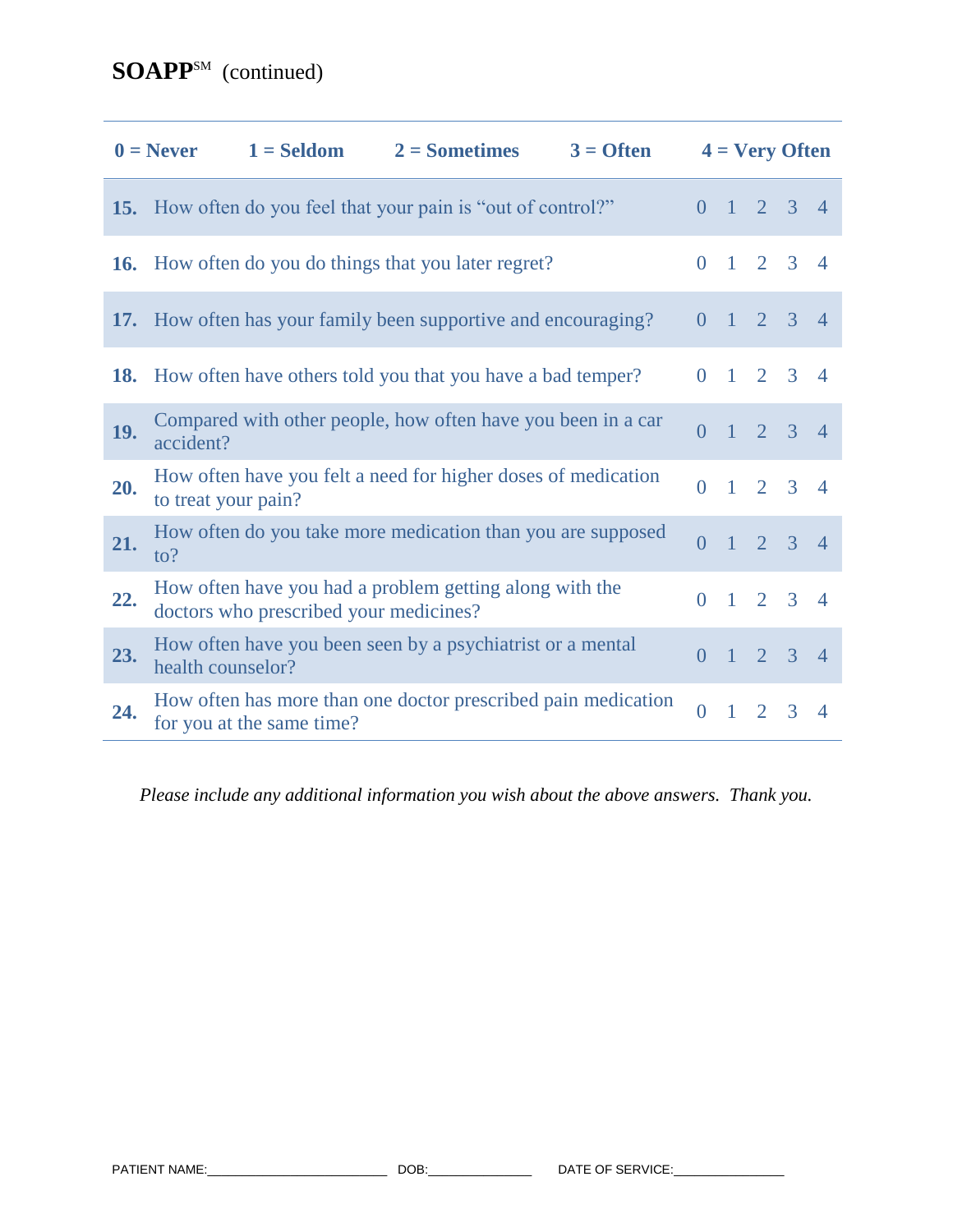

# CONTROLLED SUBSTANCE AGREEMENT AND INFORMED CONSENT FORM

## **IMPORTANT: This agreement is to be read and signed in the event your physician prescribes any controlled substances during your course of treatment at the Hartford Hospital Pain Treatment Center.**

The following agreement relates to my use of controlled substances including but not limited to "narcotics/opioids," to treat chronic pain. I will be provided with prescriptions only if I understand and agree to the following:

- 1. I understand that, depending on the drug and dose, I can become physically dependent on the medication and can develop withdrawal symptoms if the medication is stopped suddenly or the dose reduced rapidly. Although the risk is small there is a chance of developing an addiction to controlled substances if I am placed on them to control my pain.
- 2. Controlled substances can cause sedation, confusion, or other changes in mental state and thinking abilities. I understand that the decision to drive while I am taking controlled substances is my own decision, and I agree not to be involved in any activity that may be dangerous to me or someone else, such as driving or operating any dangerous equipment, working in unprotected heights or being responsible for another individual who is unable to care for himself or herself if I am in any way sedated, feel drowsy, or am not thinking clearly.
- 3. I will not use any illegal controlled substances including, but not limited to marijuana and cocaine. I will not drive while intoxicated with alcohol.
- 4. The Hartford Hospital Pain Treatment Center ("HHPTC") policy regarding the dispensing of controlled substances requires that I be seen regularly and I agree to make and keep my appointments. I will advise my doctor of all other medicines and treatments that I am receiving.
- 5. If the medication requires adjustment, an appointment must be made to see the doctor. No adjustments will be made over the telephone. My careful planning is required. I understand that medication refills and adjustments are done during office appointments except under very unusual circumstances. I must stay with the prescribed dosing so that I do not run out of medication early. I understand that the HHPTC policy is not to prescribe early. I agree that I will use my medication exactly as prescribed and that if I run out early, I may go without medication until the next prescription is due, possibly resulting in withdrawal symptoms.
- 6. I understand that the prescriptions are my responsibility once they are placed in my hand and that if anything happens to my prescription (lost, stolen, or accidentally destroyed), I may not receive a replacement from my physician. HHPTC expects me to file a police report if my medication is stolen. I will be prepared to bring in a copy at my next office visit.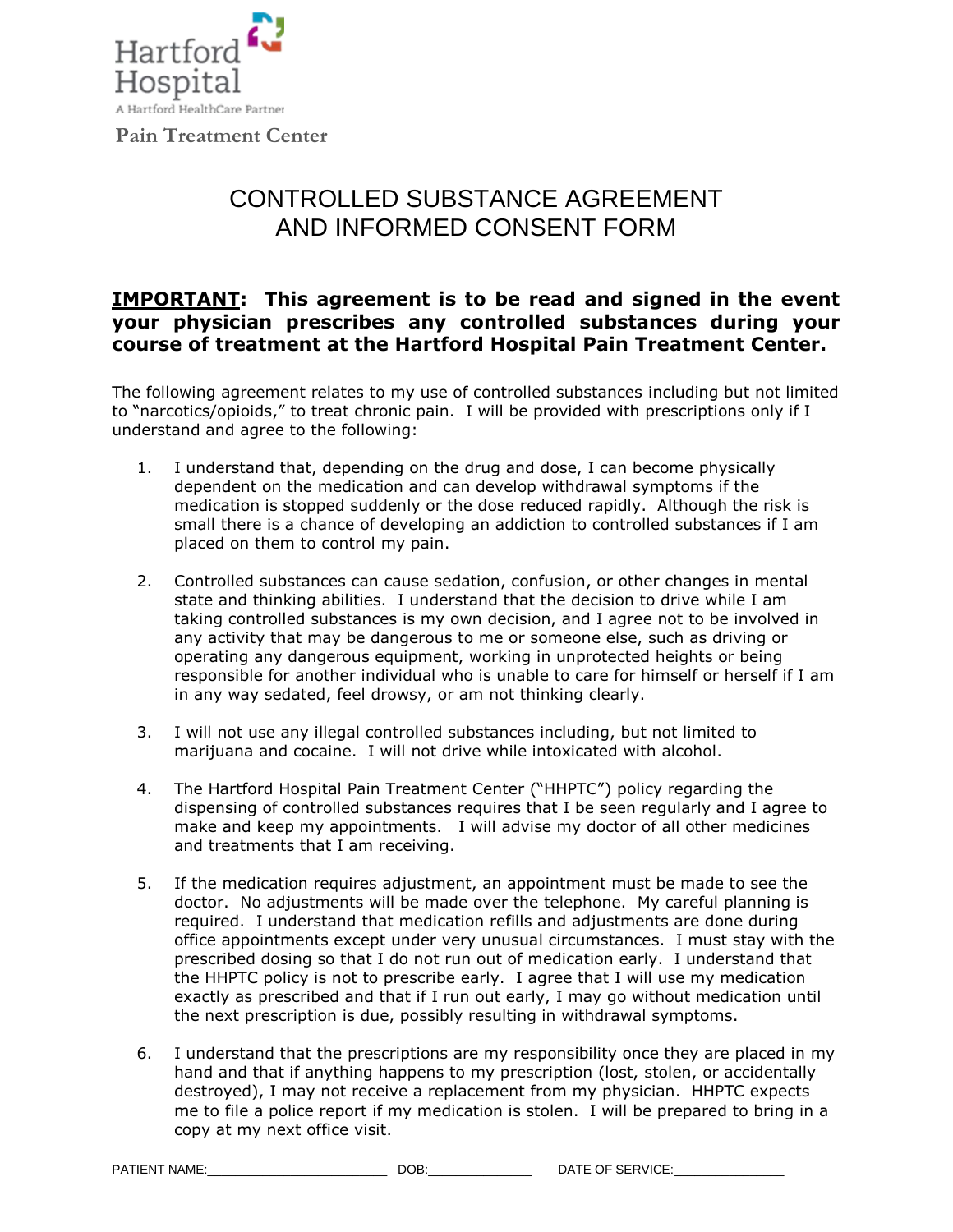

- 7. My physician will prescribe whatever medication he/she is comfortable with and thinks is best; he/she is not under any obligation to prescribe any specific medication.
- 8. I am aware of the possible risks and benefits of other types of treatments that do not involve the use of opioids. The other treatments discussed included: injections, therapy, and surgery (if indicated).
- 9. I agree to come to the HHPTC with my medication on the same day that I am called and submit to a pill count, to determine proper usage of medication. The call to come to the HHPTC can be made either randomly, or if a concern arises. I may also be required to bring my unused medication routinely to each office visit. **In addition , at any point during my care at HHPTC, I agree to undergo a urine or blood screen to detect illegal substances or confirm proper use of prescribed medicine. This screening can be done randomly, without notice to me, the patient.** If I do not have insurance or my insurance denies testing, I will be responsible for the cost of the test.
- 10. I give permission to the HHPTC staff to call any pharmacy or another health care provider at any time, without my being informed, to discuss my past or present use of controlled or illegal substances.
- 11. I will not use my pain medication in higher than prescribed amounts for new problems that arise (toothache, surgery, etc.) unless authorized to do so. I will inform my other doctor(s) of my use of medication for chronic pain, and I will inform the HHPTC staff if another physician prescribes controlled substances for the acute problem. My doctor at HHPTC is my primary doctor with regard to my pain medications. If there is a medical emergency (e.g., broken leg, surgery requiring post-op pain medication, dental procedures, etc.), another doctor may prescribe pain medication to me, but I will advise the prescribing doctor of my care at HHPTC, authorize the doctor to disclose information to HHPTC, and I will also notify my doctor at HHPTC of the medication and dosage.
- 12. (Females only) Because of the risks of certain medications to unborn children, I will inform all physicians, obstetrician/gynecologist and HHPTC, immediately if I become pregnant or decide to try to become pregnant. I am aware that should I carry a baby to delivery while taking these medicines, the baby will be physically dependent upon opioids. I am aware the use of opioids is not generally associated with risk of birth defects. However, birth defects can occur whether or not the mother is on medicines and there is always the possibility that my child will have a birth defect while I am taking an opioid.
- 13. (Males only) I am aware that chronic opioid use has been associated with low testosterone levels in males. This may affect my mood, stamina, sexual desire and physical and sexual performance. I understand that my doctor may check my blood to see if my testosterone level is normal.
- 14. My physician can wean me off of controlled substances at any time if he/she feels that it is in my best interest. The weaning process can result in withdrawal symptoms. If I am weaned off, the HHPTC staff may inform my other health care providers as to the reasons for the weaning.

PATIENT NAME: THE SERVICE: THE SERVICE: THE SERVICE: THE SERVICE: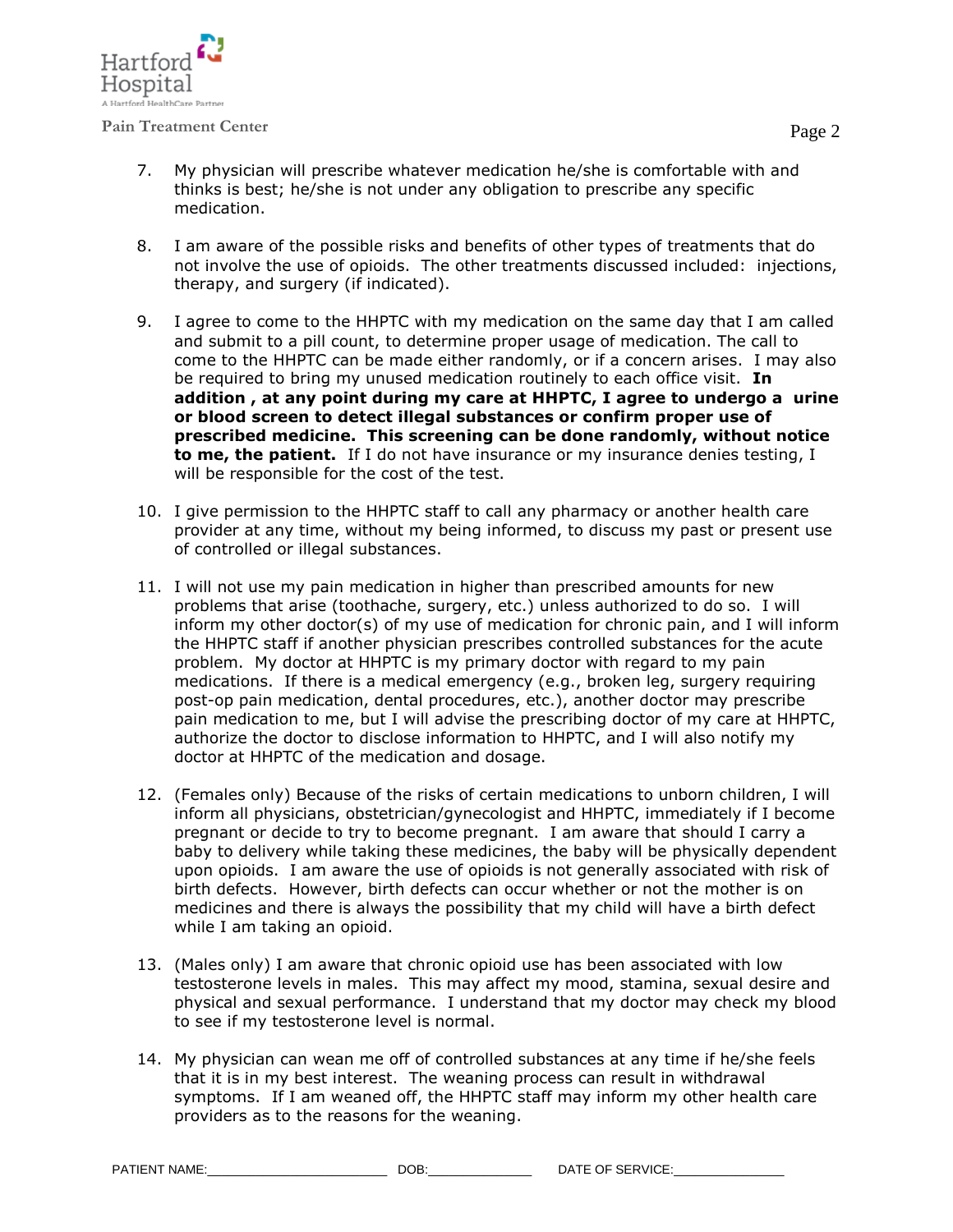

- 15. Abstinence Syndrome (Withdrawal Syndrome): Stopping my opioid, antiseizure or antidepressant medication abruptly may result in withdrawal symptoms (flu-like symptoms, GI distress, diarrhea, sweating, heart palpitations, and rarely seizures or death). I should wean from my medications rather than stopping them abruptly. If I find myself without medication, I will use the emergency line to notify my doctor.
- 16. I understand that in general I may be weaned off of my medication or my drug therapy may be terminated at the discretion of my physician if any of the following occur:
	- a) It is the opinion of my physician that controlled substances are not very effective for my pain and/or my functional activity is not improved.
	- b) I misuse the medication.
	- c) I develop rapid tolerance or loss of effect from this treatment.
	- d) I develop side effects that are significant and detrimental to me.
	- e) I obtain controlled substances from other sources other than my physician without informing him or her.
	- f) Pill counts or test results indicate the improper use of the prescribed medication or the use of other drugs, and/or I fail to submit to such counts/tests on the day that I am called.
	- g) I am arrested and/or convicted for a controlled or illicit drug violation, including drunk driving.
	- h) Any violation of this agreement.
- 17. I further understand that my drug therapy will be terminated or detoxification in a controlled environment will be required if I give away, sell, distribute and/or transport with the intent to sell or dispense my medication.
- 18. I choose to use the use the state of the state of the state of Pharmacy, located at \_\_\_\_\_\_\_\_\_\_\_\_\_\_\_\_\_\_\_\_\_\_\_\_\_\_\_\_\_\_, for all of my pain medication prescriptions. I will not fill partial prescriptions if my pharmacy does not stock the full quantity of medication. If I change my pharmacy for any reason, I agree to notify my pain physician.

I have read the above Agreement and understand the Agreement, have had all my questions concerning this Agreement answered to my satisfaction, and I agree to abide by the terms of this Agreement if I am placed on controlled substances (including, but not limited to narcotic analgesics). I have received a copy of the Agreement. By signing this form voluntarily, I give my consent for the treatment of my pain with narcotic/opioid pain medicines.

| Patient       |      | Date             |  |
|---------------|------|------------------|--|
| Physician     |      | Date             |  |
| PATIENT NAME: | DOB: | DATE OF SERVICE: |  |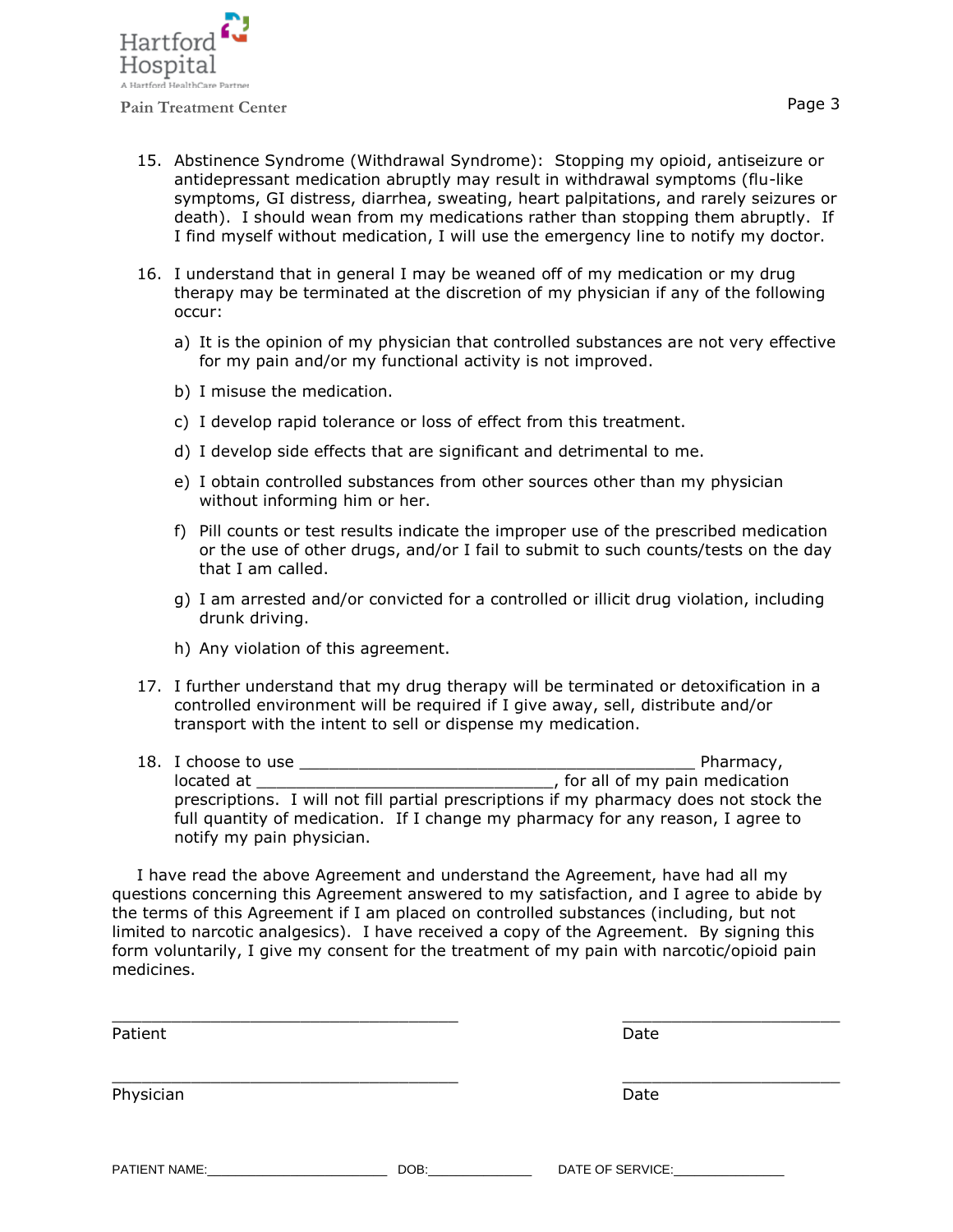

# **Prescription Notification Policy**

As part of our computerized prescribing system, Hartford Hospital Pain Treatment Center receives daily updates from pharmacies on all prescriptions written for our patients by any provider. This process has been put in place to improve the quality and coordination of your care. It helps us identify drug interactions and prevent duplication of services when you are seen in other settings, such as emergency rooms and out-of-state facilities.

# **Please inform our staff if you wish to "opt out" of automated prescription notification.**

You don't need to do anything if you are comfortable with pharmacies letting our Pain Center know what medications you are taking.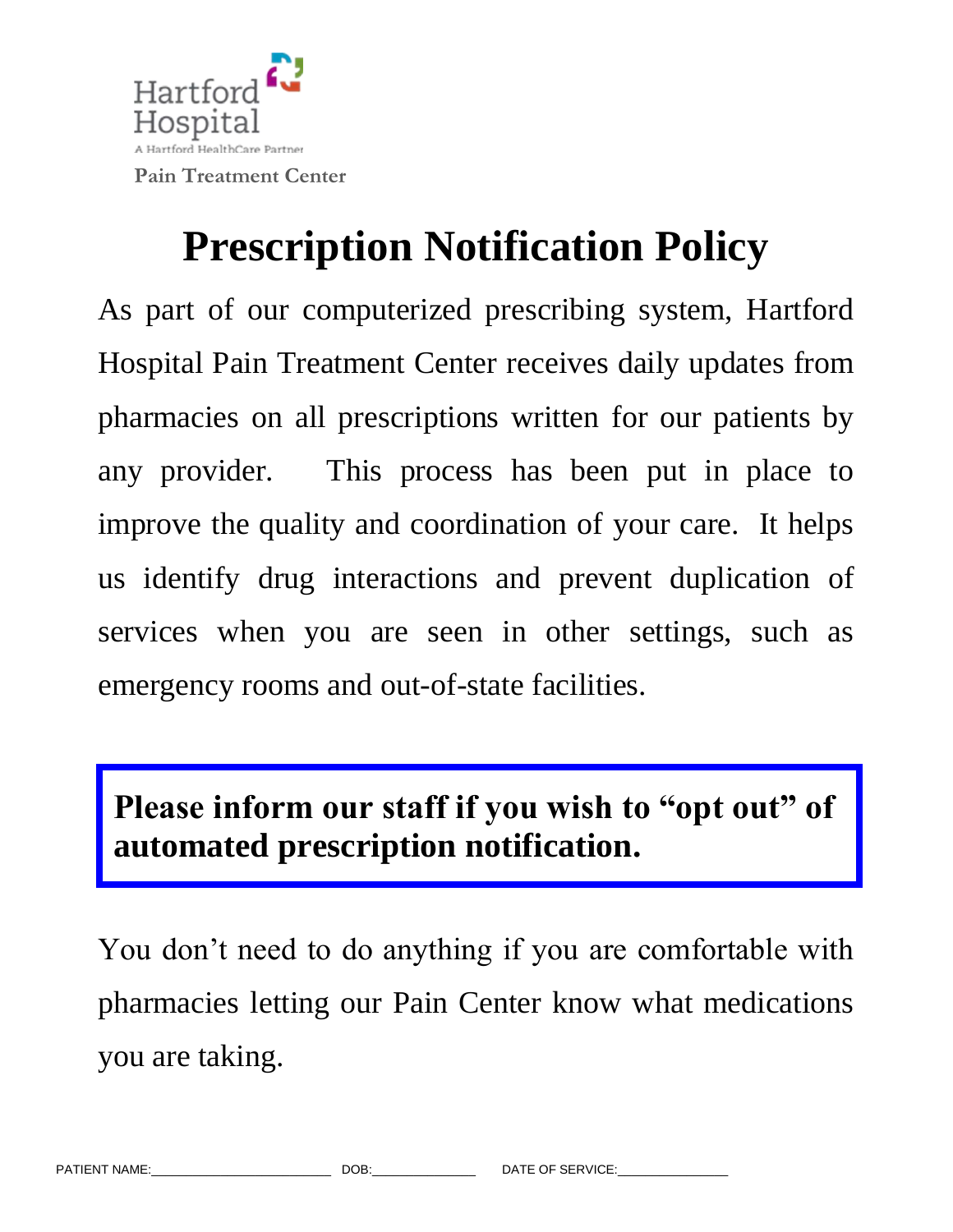

# **OFFICE RULES & POLICIES**

## **CO-PAYMENTS**

Co-payments are due at the time of your visit.

Insurance regulations REQUIRE us to collect co-payment.

Under no circumstance are we able to waive co-payment. If you do not have your co-pay for your visit, your appointment may be re-scheduled.

## **BOUNCED CHECK**

A \$25.00 CHARGE WILL BE ASSESSED FOR RETURNED CHECKS.

### **NO SHOW OR CANCELLATIONS**

A \$100 (New Consult) or \$50 (Follow-up, Procedure) charge will be assessed if you fail to keep your appointment and do not notify the office. Failure to provide 24-hour advance notification for a cancellation or rescheduled appointment will result in a fee charged.

Established Patients: Patient may be discharged from the practice after THREE "NO SHOWS" or CANCELLATIONS occurring within 24 hours.

#### **PHONE CALLS**

Patients are limited to a maximum of two phone calls per day. Callbacks from the Hartford Hospital Pain Treatment Center Staff will be returned within 24 hours depending on the urgency of the call.

## **LANGUAGE**

Rude or disrespectful language will not be tolerated.

#### **AGREEMENT**

In order to become and continue as a patient of the Hartford Hospital Pain Treatment Center, I understand the rules and policies set by the Practice and agree to abide by set office rules and policies.

Thank you for your consideration.

Printed Name Signature Signature Date

# PLEASE SIGN AND BRING THIS WITH YOU TO YOUR FIRST VISIT.

\_\_\_\_\_\_\_\_\_\_\_\_\_\_\_\_\_\_\_\_\_\_\_\_\_ \_\_\_\_\_\_\_\_\_\_\_\_\_\_\_\_\_\_\_\_\_\_\_\_\_ \_\_\_\_\_\_\_\_\_\_\_\_\_\_\_\_